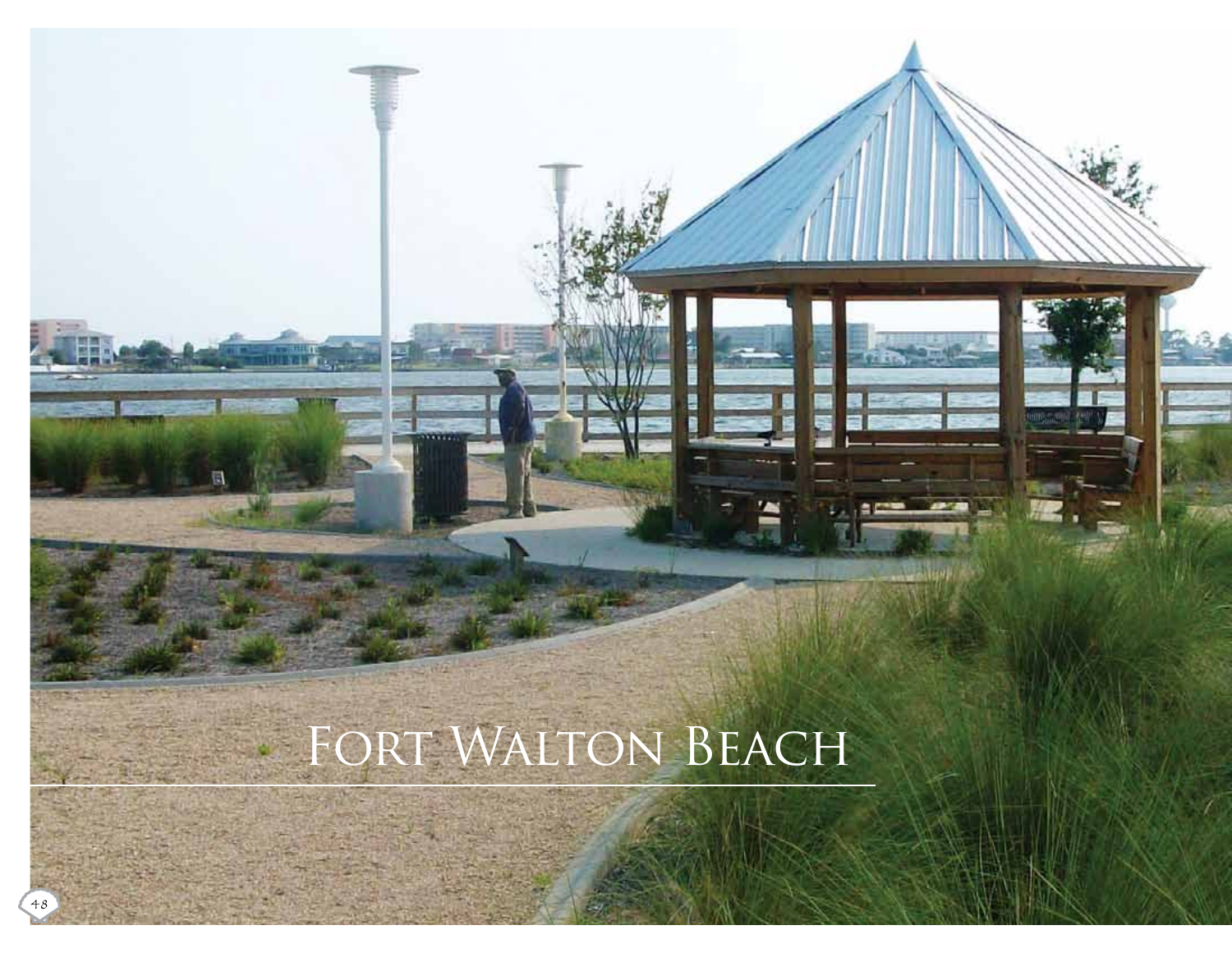

## **Fort Walton Beach**

### **Community Snapshot**

**VISION:** "Our vision is a vibrant waterfront area that will be a regular haunt for all of our citizens and our many visitors, to fish, to walk or jog the boardwalk, to enjoy a cold drink at a Sound-side restaurant, to sit on a bench by the water and enjoy a sunset. We see a waterfront that will be a magnet for boaters traveling the Gulf Intracoastal Waterway, a not-to-be-missed stopover or a delightful destination. We see a waterfront that can serve as a model for other Florida communities attempting to balance the rights of individual property owners with the needs of the general public in an environment of intense development pressure."

#### **DESIGNATION:** 2005

**APPLICANT:** City of Fort Walton Beach

**STATUS:** Active; Committee meets quarterly but City no longer funds a program manager

**KEY ACCOMPLISHMENTS:** Improved public access though the acquisition of new waterfront park; improvements to existing waterfront parks; "drains to bay" stencils on storm-water drains.

**CURRENT CHALLENGES:** Lack of financial and staff support from city due to budget cuts; developers have been reluctant to provide an easement for waterfront boardwalk.

#### **FLORIDA ASSESSMENT OF COASTAL TRENDS DATA:**

| Number of Active Volunteers: 3            |           |
|-------------------------------------------|-----------|
| <b>Volunteer Hours Contributed:</b> 2.211 |           |
| <b>Public Dollars Contributed:</b>        | \$104,788 |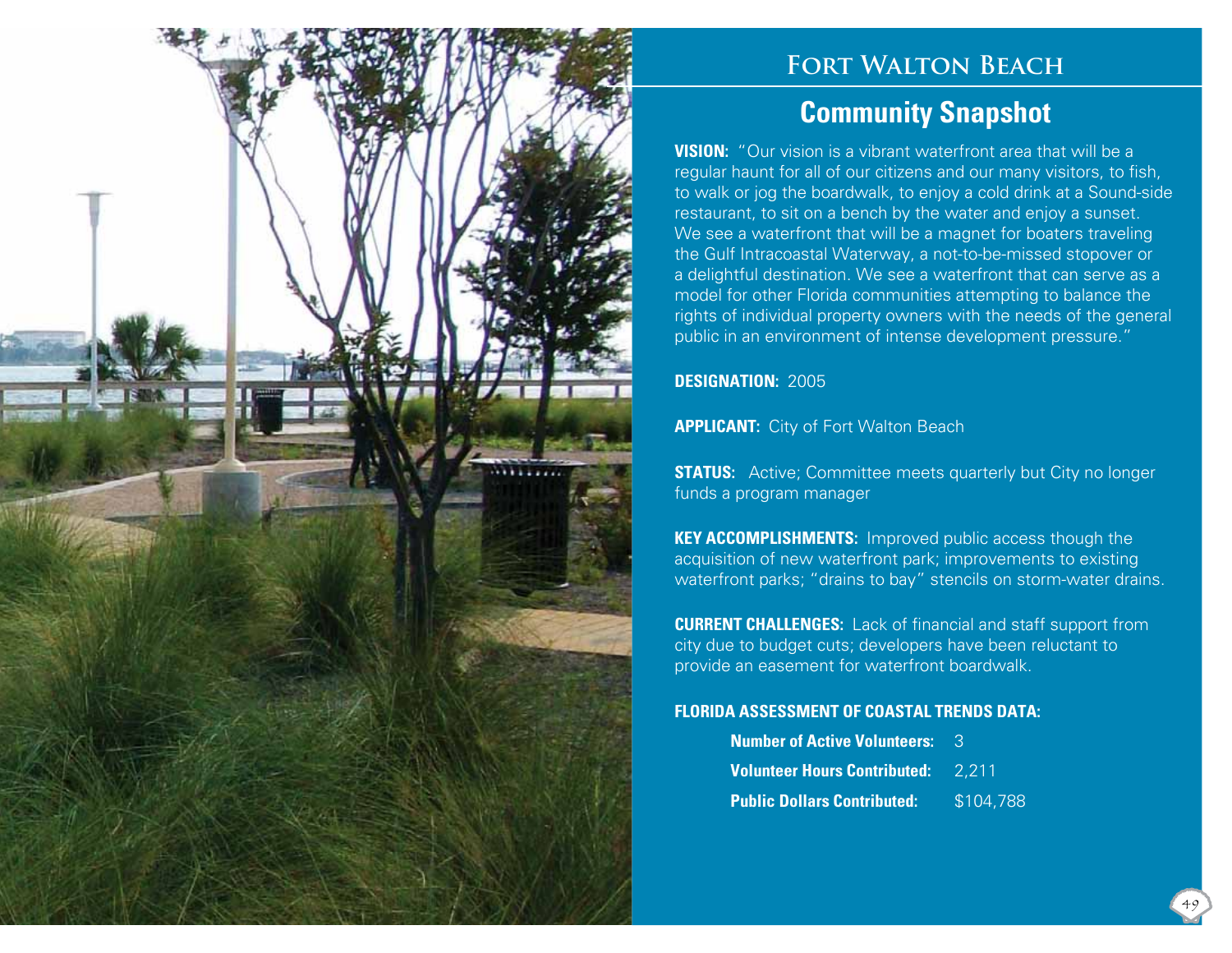## FORT WALTON BEACH



Fort Walton Beach is located in Florida's Panhandle in Okaloosa County, nestled between the Santa Rosa Sound, Choctawhatchee Bay and the U.S. military installations of Hurlburt Field and Eglin Air Force Base. Compared to many of the designated Waterfronts Communities, Fort Walton Beach is a relatively young city. The community has been a popular destination for tourists over the last 30 years, many of whom were drawn by miles of bright white, sugar sand beaches bounded by the Gulf of Mexico, which at Fort Walton offers Caribbean-like aquamarine water.

The Santa Rosa Sound – while less appreciated by the beach-going tourist population – provides sheltered passage for barges and boaters, and is a critical element of the local economy. The Sound is part of the 1,000-mile Gulf Intracoastal Waterway that stretches from Brownsville, Texas, to Apalachee Bay just south of Tallahassee, Florida's capital city.

U.S. 98 serves as the main commercial corridor that runs along the "Emerald Coast," moving traffic through the city and connecting Fort Walton Beach to Panama City to the east and Destin and Pensacola to the west. Fort Walton's waterfront has been dominated historically by single-family homes, waterrelated businesses that include a marine supply store and a boat dealership, and a few chain restaurants. The four-lane roadway, coupled with the privately owned parcels, forms physical and visual barriers to the waterfront.

The small 1950s-era downtown is located just west of Brooks Bridge, which connects the City to its Gulf-front persona. The business district declined over the years as most cities do when shopping malls are built on the fringe. In the

1980s the old downtown remained viable, supported by airbrush t-shirt shops, a popular barbeque joint, gas station, surf shop, an old movie theater and two quality local department stores. Although it was not a walkable, pedestrianfriendly area, the downtown retained some charm, and, most notably, a great deal of underutilized waterfront property.

The City established the Water's Edge Committee in 2004 to advise the City Commission on ways to deal with land use, transportation, and water quality issues on U.S. 98 and along the Sound. A year later, the City applied for and was designated a Waterfronts Florida Partnership Community.

The City hired a full-time program manager and re-established the Water's Edge Committee to serve as the Waterfronts Committee. Soon after designation, they hosted a series of public workshops to develop a waterfront vision. "Charting the Course" sets out multiple objectives related to enhancing the economy, increasing public access, and enhancing hazard mitigation – all of which support revitalization of the waterfront and meet the priorities of the Waterfronts Florida Partnership Program.

The Waterfronts Committee and the City set to work and accomplished a lengthy list of objectives identified in the vision. The "complete" column now includes: